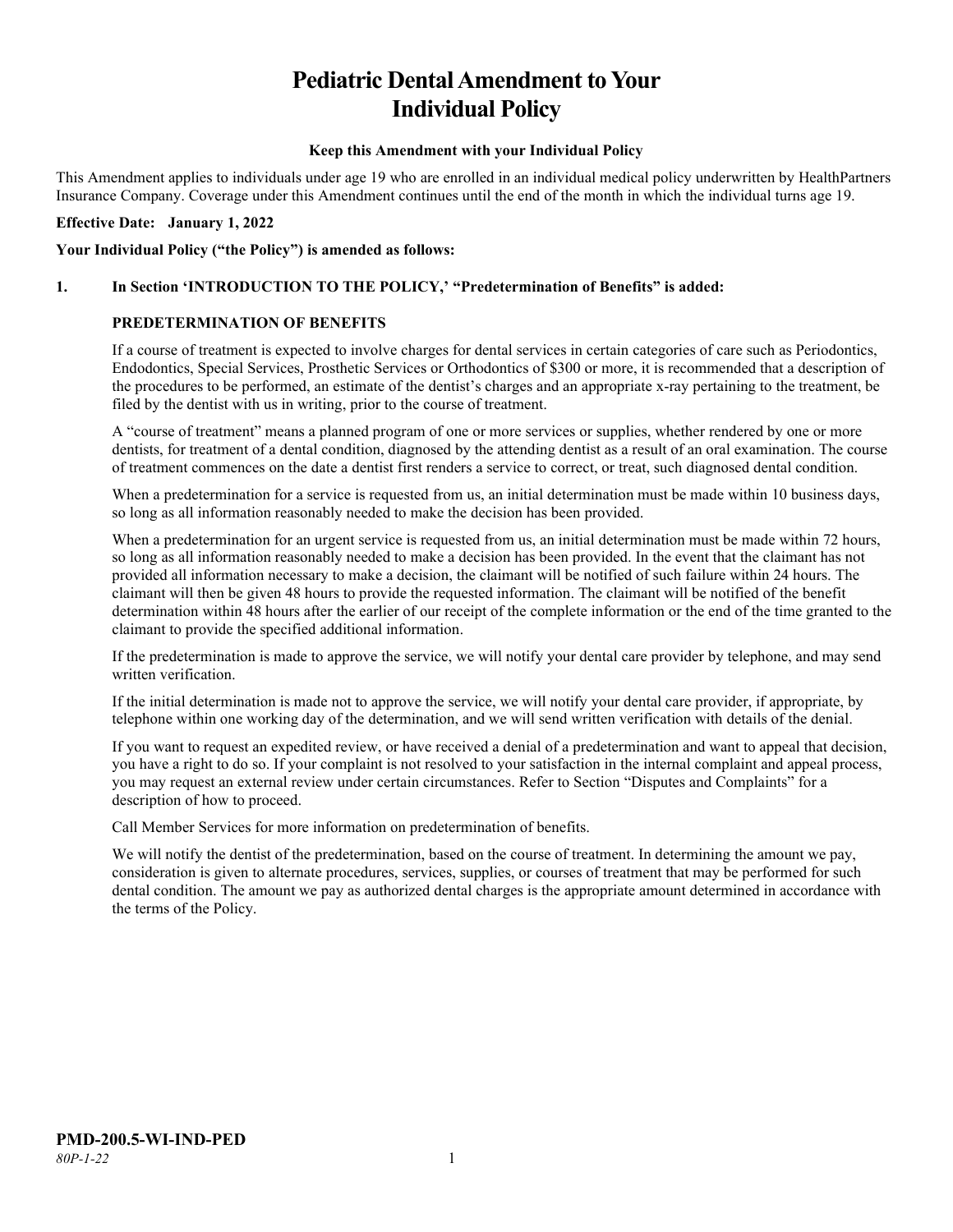If a description of the procedures to be performed, and an estimate of the dentist's charges are not submitted in advance, we reserve the right to make a determination of benefits payable, taking into account alternate procedures, services, supplies or courses of treatment, based on accepted standards of dental practice.

Predetermination for services to be performed is limited to services performed within 90 days from the date such course of treatment was approved by us. Additional services required after 90 days may be submitted in writing, as a new course of treatment, and approved on the same basis as the prior plan.

#### **2. In Section 'DEFINITIONS OF TERMS USED,' the following definitions are added:**

**Clinically Accepted Dental Services.** These are techniques or services, accepted for general use, based on risk/benefit implications (evidence based). Some clinically accepted techniques are approved only for limited use, under specific circumstances.

**Consultations**. These are diagnostic services provided by a dentist or dental specialist other than the practitioner who is providing treatment.

**Cosmetic Care.** These are dental services to improve appearance, without treatment of a related illness or injury.

**Customary Restorative Materials.** These are amalgam (silver fillings), glass ionomer and intraorally cured acrylic resin and resin-based composite materials (white fillings).

**Date of Service.** This is generally the date the dental service is performed. For prosthetic, or other special restorative procedures, the date of service is the date impressions were made for final working models. For endodontic procedures, date of service is the date on which the root canal was first entered for the purpose of canal preparation.

**Dentist.** This is a professionally degreed doctor of dental surgery or dental medicine who lawfully performs a dental service in strict accordance with governmental licensing privileges and limitations.

**Elective Procedures.** These are procedures which are available to patients but which are not dentally necessary.

**Emergency Dental Care.** These are services for an acute dental condition that would lead a prudent layperson to reasonably expect that the absence of immediate care would result in serious impairment to the dentition or would place the person's oral health in serious jeopardy.

**Endodontics.** This is the treatment of diseases of the dental pulp. Endodontics includes root canal therapy, pulp capping procedures, apexification and periapical procedures associated with root canal treatment.

**Medically Necessary Orthodontic Services.** These are comprehensive medically necessary services covered for pediatric dental insureds who have a severe handicapping malocclusion related to a medical condition resulting from congenital, craniofacial or dentofacial malformations involving the teeth and requiring reconstructive surgical correction in addition to orthodontic services.

**Oral Surgery.** This is routine surgery involving teeth or alveolar bone, including extraction and alveolectomy. Oral surgery may include other oral treatment and surgery, if a dentist considers it dentally necessary. Oral surgery does not include orthodontia, orthognathic surgery, and placement of dental implants or surgical care that is necessary because of a medical condition.

**Orthodontics.** This is medically necessary dental care for the correction of severe handicapping malocclusion of teeth using appliances and techniques that alter the position of teeth in the jaws.

**Orthognathic Surgery.** This is oral surgery to alter the position of the jaw bones.

**Periodontics.** This is non-surgical and surgical treatment of diseases of the gingiva (gums) and bone supporting the teeth.

**Prosthetic Services.** These are services to replace missing teeth; including the prescribing, repair, construction, replacement and fitting of fixed bridges and full or partial removable dentures.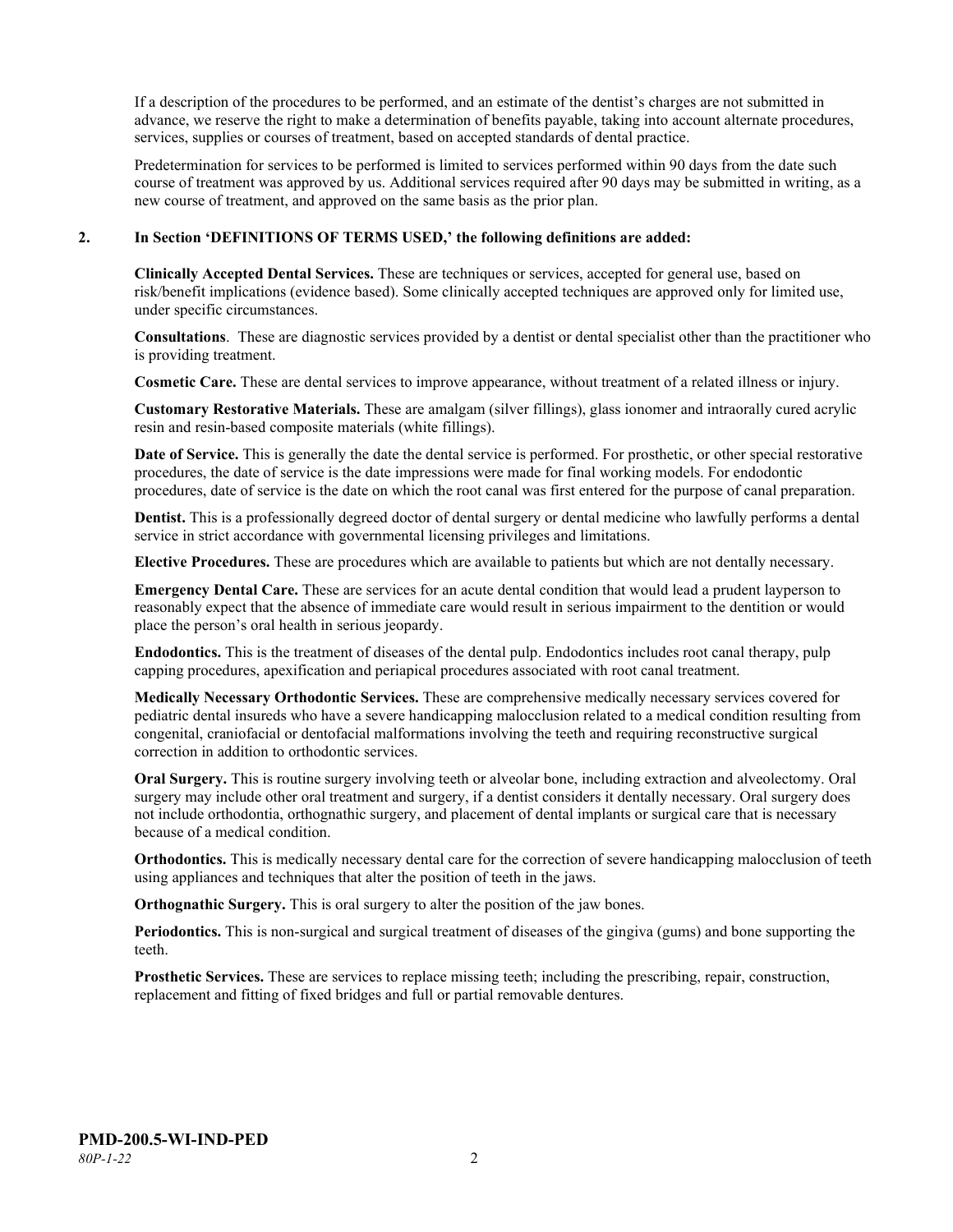## **3. The following are added to Section "SERVICES NOT COVERED," and apply only to Pediatric Dental benefits:**

- Treatment, procedures or services which are not dentally necessary and/or which are primarily educational in nature or for the vocation, comfort, convenience, appearance or recreation of the insured.
- The treatment of conditions which foreseeable result from excluded services.
- For Network Benefits, treatment, procedures or services which are not provided by a network dentist or other authorized provider or are not authorized by us.
- Dental services or supplies primarily intended to alter the shape, appearance and function of the teeth for cosmetic purposes, or for the purpose of improving the appearance of your teeth. This includes tooth whitening, tooth bonding and veneers that cover the teeth, and any services intended to replace existing restorations done historically for cosmetic reasons, even if due to material failure (wear/chipping/fracture) or the presence of decay at the restorative margin. This exclusion does not apply to services for reconstructive surgery. However, to the extent that these reconstructive surgery services are paid as medical services under the Policy, they are not covered as Pediatric Dental services.
- Hospitalization or other facility charges.
- Local anesthesia or use of electronic analgesia billed as a separate procedure is not covered. Inhaled nitrous oxide is not covered. General anesthesia and intravenous sedation are not covered except as indicated in this Amendment.
- Orthodontic services, except as provided in this Amendment.
- Orthognathic surgery (surgery to reposition the jaws).
- Services which are elective, investigative, experimental or not otherwise clinically accepted.
- Procedures, appliances or restorations that are necessary to alter, restore or maintain occlusion, including but not limited to: increasing vertical dimension, replacing or stabilizing tooth structure lost by attrition (including chipping or fractures of tooth structure or restoration), or erosion, abfraction, abrasion, or realigning teeth, except as covered orthodontic services provided in this Amendment. Mandibular orthopedic appliances and bite planes are also not covered.
- Procedures, appliances (other than occlusal guards, as indicated in this Amendment) or restorations for the prevention of bruxism (grinding of teeth) or clenching.
- Services for the following items:
	- o replacement of any missing, lost or stolen dental or implant-supported prosthesis.
	- replacement or repair of orthodontic appliances.
	- replacement of orthodontic appliances due to non-compliance.
- Services related to a prosthetic or special restorative appliance which was installed or delivered more than 60 days after termination of coverage.
- Diagnostic testing that is performed and billed as a separate procedure such as collection of microorganisms for culture, viral cultures, genetic testing for susceptibility or oral disease and caries susceptibility tests. This includes all oral pathology and laboratory testing charges.
- For non-network coverage, dental services related to the replacement of any teeth missing prior to the insured's effective date under this Amendment.
- Dental services, supplies and devices not expressly covered as a benefit under this Amendment.
- Prescription drugs and medications prescribed by a dentist. This includes gingival irrigation.
- Services provided to the insured which the insured is not required to pay.
- The portion of a billed charge for an otherwise covered service by a non-network provider, which is in excess of our maximum amount allowed. We also do not cover charges or a portion of a charge which is either a duplicate charge for a service or charges for a duplicate service.
- Services for injury or illness either (a) arising out of an injury in the course of employment and subject to workers' compensation or similar law; or (b) for which benefits are payable without regard to fault, under coverage statutorily required to be contained in any motor vehicle or other liability insurance policy or equivalent self-insurance; or (c) for which benefits are payable under another policy of accident and health insurance, Medicare or any other governmental program.
- Except where expressly addressed in this Amendment, when multiple, acceptable treatment options exist related to a specific dental problem, we will provide benefits based upon the least costly alternative treatment. This includes inlay restorations paid as corresponding amalgam restorations.
- Services covered under the patient's medical plan, except to the extent not covered under the patient's medical plan.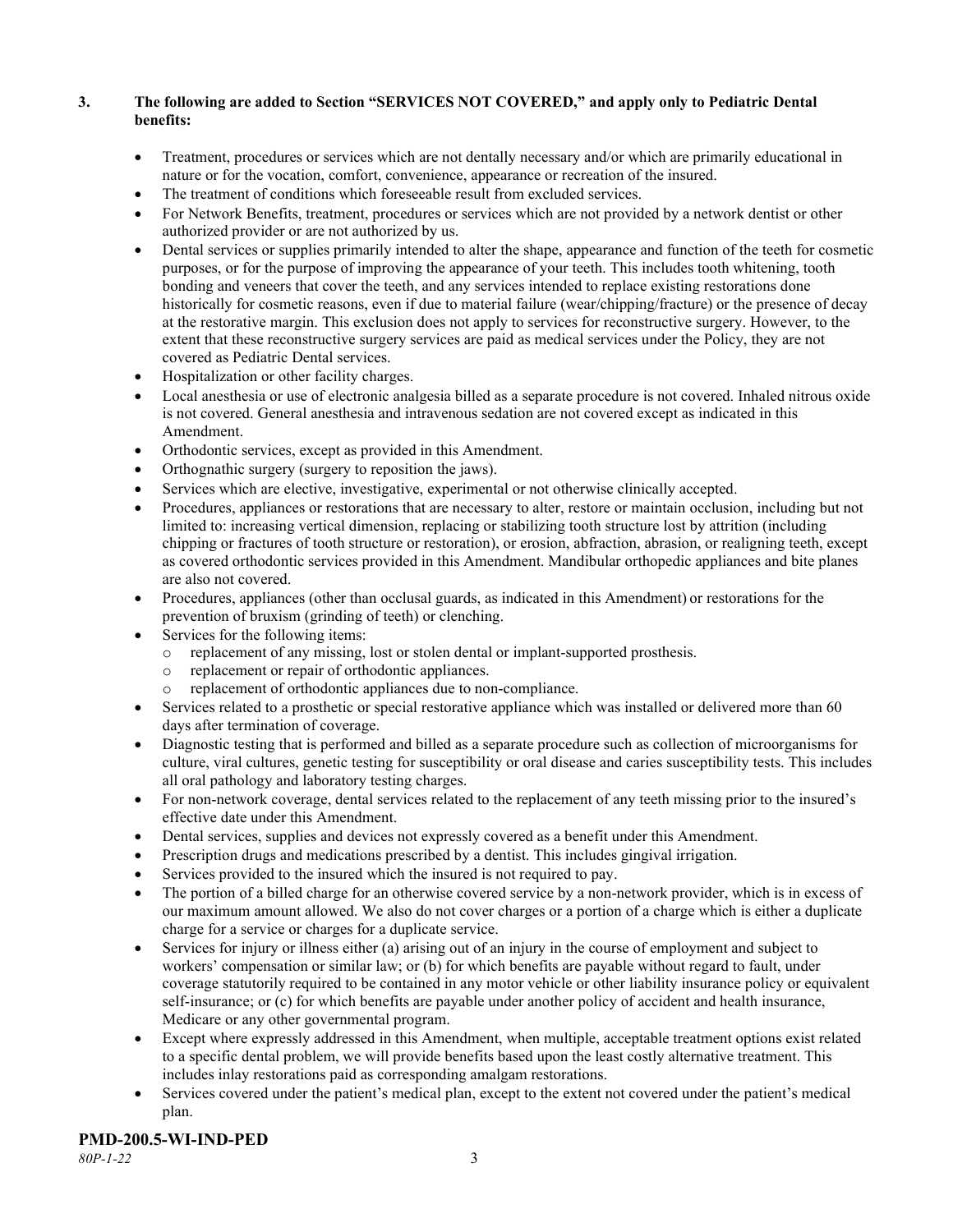- Additional charges for office visits that occur after regularly scheduled hours, missed appointments or appointments cancelled on short notice.
- Onlays, veneers or partial crowns fabricated from extraorally cured composite resin or porcelain.
- Periodontal splinting.
- Athletic mouthguards.
- Charges for infection control, sterilization and waste disposal.
- Charges for sales tax.
- Treatment, procedures, or services or drugs which are provided when you are not covered under this Amendment.
- Cone beam CT capture and interpretation.
- Harvest of bone for use in autogenous grafting procedure.
- Charges for maxillofacial prosthetics.
- Charges for case presentations for treatment planning or behavioral management.
- Charges for enamel microabrasion, odontoplasty and pulpal regeneration.
- Charges for surgical procedures for isolation of a tooth with a rubber dam.
- Non-intravenous conscious sedation and drugs to treat anxiety or pain.
- Charges for endodontic endosseous implants.
- Charges for intentional reimplantation (including necessary splinting).
- Charges for canal preparation and fitting of preformed dowel or post.
- Charges for temporary crowns for fractured teeth.
- Charges for interim or custom abutments for implants.
- Charges for rebonding, recementing and repair of fixed retainers.
- Charges for surgical placement of a temporary anchorage device.
- Charges for autogenous or nonautogenous osseous, osteoperiosteal or cartilage graft of the mandible or maxilla.
- Charges for anatomical crown exposure.
- Interim prostheses.
- Connector bars, stress breakers and precision attachments.
- Provisional pontics, crowns and retainer crowns.
- Copings.
- Oral hygiene instruction.
- Removal of fixed space maintainers.
- Hospital, home and extended care facility visits by dental providers.
- Gold foil restorations.
- Treatment for correction of malocclusion of teeth and associated dental and facial disharmonies, and posttreatment retainers, when treatment is not medically necessary.
- Maxillofacial MRI, maxillofacial ultrasound and sialoendoscopy capture and interpretation.
- Post processing of image or image sets.
- Caries risk assessment and documentation.
- Charges for unspecified procedures.
- Charges for the placement of a restorative foundation for an indirect restoration.
- Charges for periradicular services and bone grafts or other material used in conjunction with periradicular surgery.
- Non-dental administrative fees and charges including, but not limited to dental record preparation, and interest charges.
- Services related to the diagnosis and treatment of Temporomandibular Joint Dysfunction (TMD).
- Services associated with non-covered services.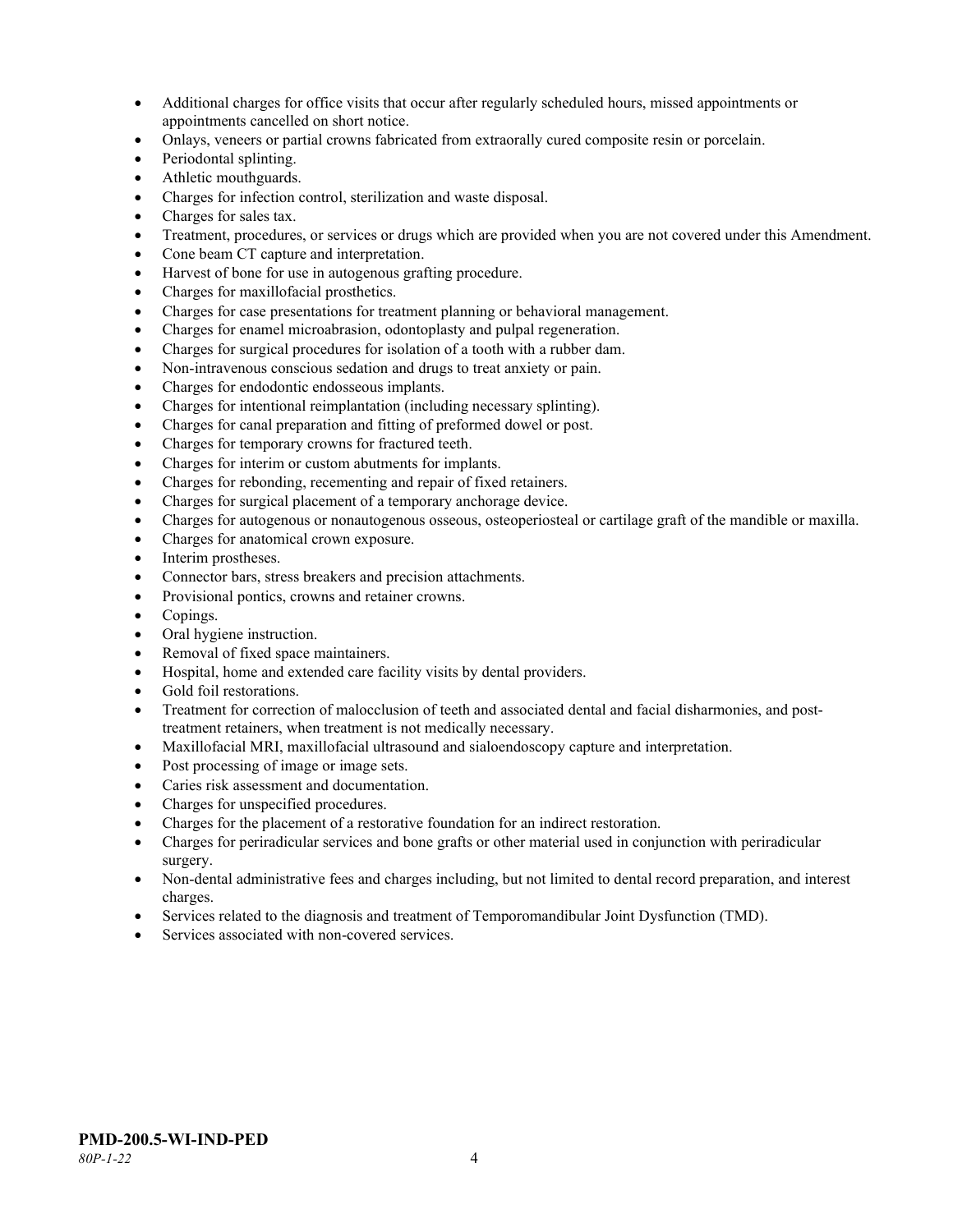#### **4. The Benefits Chart is expanded to include the following:**

# **Pediatric Dental Benefits Chart**

**The Policy covers Preventive and Diagnostic Services, Basic, Special, Prosthetic and medically necessary Orthodontia Services only, for insureds under age 19.**

**HealthPartners Insurance Company agrees to cover the dental services described below. This Benefits Chart describes the level of payment that applies for each of the covered services. To be covered, dental services or items described below must be medically or dentally necessary. The date of service must be while you are enrolled in the plan.**

**Coverage for eligible services is subject to the exclusions, limitations and other conditions of this Amendment and the Policy. See item 3. of this Amendment for additional information about exclusions.**

**This dental plan allows you to choose, at any time, dentists within the dental network (Network Benefits), or dentists outside of the network (Non-Network Benefits).**

**The amount that we pay for covered services is listed below. The insured is responsible for the specified dollar amount and/or percentage of charges that we do not pay. Coverage may vary according to your network selection.**

**Benefits are underwritten by HealthPartners Insurance Company.**

**When you use Non-Network providers, benefits are substantially reduced and you will likely incur significantly higher out-of-pocket expenses. A Non-Network provider does not usually have an agreement with HealthPartners Insurance Company to provide services at a discounted fee. In addition, Non-Network Benefits are restricted to the usual and customary amount under the definition of "Charge." The usual and customary amount can be significantly lower than a Non-Network provider's billed charges. If the Non-Network provider's billed charges are over the usual and customary amount, you pay the difference, in addition to any required deductible, copayment and/or coinsurance, and these charges do not apply to the out-of-pocket limit.**

**This plan is subject to plan and benefit changes required to maintain compliance with federal and state law. This includes, but is not limited to, benefit changes required to maintain a certain actuarial value or metal level. We may also change your deductible, coinsurance and out-of-pocket limit values on an annual basis to reflect cost of living increases.**

#### **These definitions apply to this Amendment.**

| <b>Calendar Year:</b> | This is the 12-month period beginning 12:01 A.M. Central Time, on January 1, and<br>ending 12:00 A.M. Central Time of the next following December 31.                                                                                                                                                                                                                                                                                                                                                                                                                                                                 |
|-----------------------|-----------------------------------------------------------------------------------------------------------------------------------------------------------------------------------------------------------------------------------------------------------------------------------------------------------------------------------------------------------------------------------------------------------------------------------------------------------------------------------------------------------------------------------------------------------------------------------------------------------------------|
| Charge:               | For covered services delivered by network providers, this is the provider's discounted<br>charge for a given dental/surgical service, procedure or item, which network providers<br>have agreed to accept as payment in full.                                                                                                                                                                                                                                                                                                                                                                                         |
|                       | For covered services delivered by non-network providers, this is the provider's charge<br>for a given dental/surgical service, procedure or item, up to our maximum amount<br>allowed for that service, procedure or item.                                                                                                                                                                                                                                                                                                                                                                                            |
|                       | Our maximum amount allowed is based on the usual and customary charge for a given<br>dental/surgical service, procedure or item. It is consistent with the charge of other<br>providers of a given service or item in the same region. You must pay for any charges<br>above the maximum amount allowed, and they do not apply to the out-of-pocket limit.                                                                                                                                                                                                                                                            |
|                       | To be covered, a charge must be incurred on or after the insured's effective date and<br>on or before the termination date. For network provider charges, the amount of the<br>copayment or coinsurance, or the amount applied to any deductible, is based on the<br>agreed fee applicable to the network provider, or a reasonable estimate of the cost<br>according to a fee schedule equivalent. For non-network provider charges, the amount<br>considered as a copayment or coinsurance, or the amount applied to any deductible, is<br>based on the lesser of the billed charge and our maximum amount allowed. |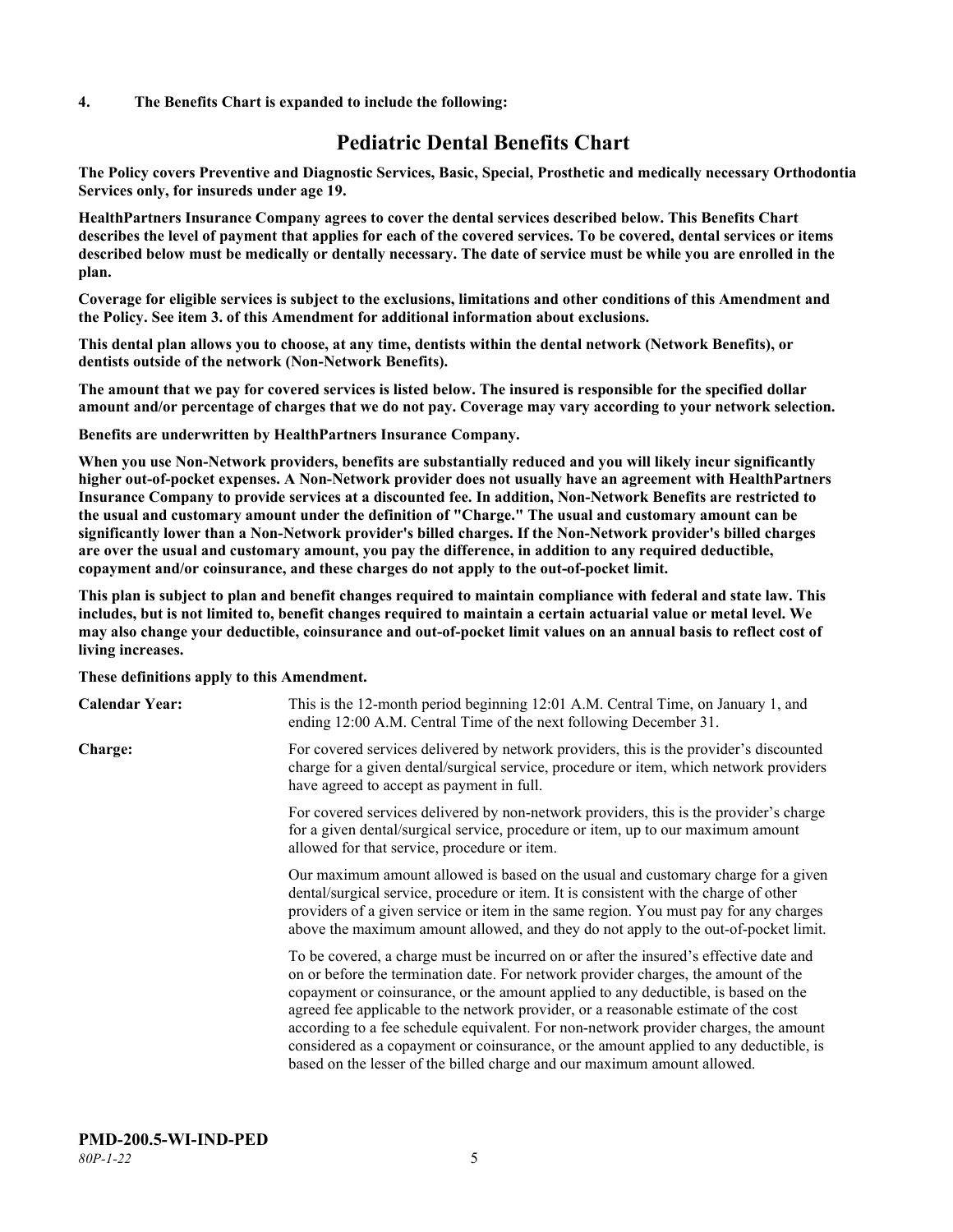| Copayment/Coinsurance:         | The specified dollar amount, or percentage, of charges incurred for covered services,<br>which we do not pay, but which an insured must pay, each time an insured receives<br>certain dental services, procedures or items. Our payment for those covered services or<br>items begins after the copayment or coinsurance is satisfied. Covered services or items<br>requiring a copayment or coinsurance are specified in this Benefits Chart. For network<br>provider charges, the amount considered as a copayment or coinsurance is based on<br>the agreed fee applicable to the network provider, or a reasonable estimate of the cost<br>according to a fee schedule equivalent. For non-network provider charges, the amount<br>considered as a copayment or coinsurance is based on the lesser of the billed charge<br>and our maximum amount allowed. A copayment or coinsurance is due at the time a<br>service is rendered, or when billed by the provider.                                                                                                                                                                                   |
|--------------------------------|---------------------------------------------------------------------------------------------------------------------------------------------------------------------------------------------------------------------------------------------------------------------------------------------------------------------------------------------------------------------------------------------------------------------------------------------------------------------------------------------------------------------------------------------------------------------------------------------------------------------------------------------------------------------------------------------------------------------------------------------------------------------------------------------------------------------------------------------------------------------------------------------------------------------------------------------------------------------------------------------------------------------------------------------------------------------------------------------------------------------------------------------------------|
| Deductible:                    | The specified dollar amount of charges incurred for covered services, which we do not<br>pay, but an insured or a family has to pay first in a calendar year. Our payment for<br>those services or items begins after any deductible is satisfied. Your plan has an<br>embedded deductible. This means once an insured meets the individual deductible, the<br>plan begins paying benefits for that person. If two or more members of the family meet<br>the family deductible, the plan begins paying benefits for all members of the family,<br>regardless of whether each insured has met the individual deductible. However, an<br>insured may not contribute more than the individual deductible towards the family<br>deductible. The amount of the charges that apply to any deductible are based on (1) the<br>agreed fee applicable to the network provider, or a reasonable estimate of the cost<br>according to a fee schedule equivalent; or (2) the lesser of the billed charge and our<br>maximum amount allowed for the non-network provider. This Benefits Chart indicates<br>which covered services are not subject to the deductible. |
| <b>Out-of-Pocket Expenses:</b> | You pay any specified copayments/coinsurance and deductibles applicable for<br>particular services, subject to the out-of-pocket limit described below. These amounts<br>are in addition to the monthly premium payments.                                                                                                                                                                                                                                                                                                                                                                                                                                                                                                                                                                                                                                                                                                                                                                                                                                                                                                                               |
| <b>Out-of-Pocket Limit:</b>    | You pay any copayments/coinsurance and deductibles for covered services, to the individual<br>or family out-of-pocket limit. Thereafter we cover 100% of charges incurred for all other<br>covered services, for the rest of the calendar year. You pay amounts greater than the out-of-<br>pocket limits if any benefit maximums are exceeded.                                                                                                                                                                                                                                                                                                                                                                                                                                                                                                                                                                                                                                                                                                                                                                                                         |
|                                | Non-Network Benefits above the maximum amount allowed (see definition of "charge"<br>above) do not apply to the out-of-pocket limit.                                                                                                                                                                                                                                                                                                                                                                                                                                                                                                                                                                                                                                                                                                                                                                                                                                                                                                                                                                                                                    |
|                                | You are responsible to keep track of the out-of-pocket expenses. Contact Member Services<br>for assistance in determining the amount paid by the insured for specific eligible services<br>received. Claims for reimbursement under the out-of-pocket limit provisions are subject to<br>the same time limits and provisions described under the "Claims Provisions" section of the<br>Policy.                                                                                                                                                                                                                                                                                                                                                                                                                                                                                                                                                                                                                                                                                                                                                          |
|                                |                                                                                                                                                                                                                                                                                                                                                                                                                                                                                                                                                                                                                                                                                                                                                                                                                                                                                                                                                                                                                                                                                                                                                         |

**Limits shown below are combined under your Network Benefits and Non-Network Benefits.**

# **Individual Calendar Year Deductible**

| <b>Network Benefits</b>                                                                    | <b>Non-Network Benefits</b>                                                                    |
|--------------------------------------------------------------------------------------------|------------------------------------------------------------------------------------------------|
| See your Network Benefits individual deductible<br>under your Medical Plan Benefits Chart. | See your Non-Network Benefits individual<br>deductible under your Medical Plan Benefits Chart. |

# **Family Calendar Year Deductible**

| Network Benefits                                  | <b>Non-Network Benefits</b>                     |
|---------------------------------------------------|-------------------------------------------------|
| See your Network Benefits family deductible under | See your Non-Network Benefits family deductible |
| vour Medical Plan Benefits Chart.                 | under your Medical Plan Benefits Chart.         |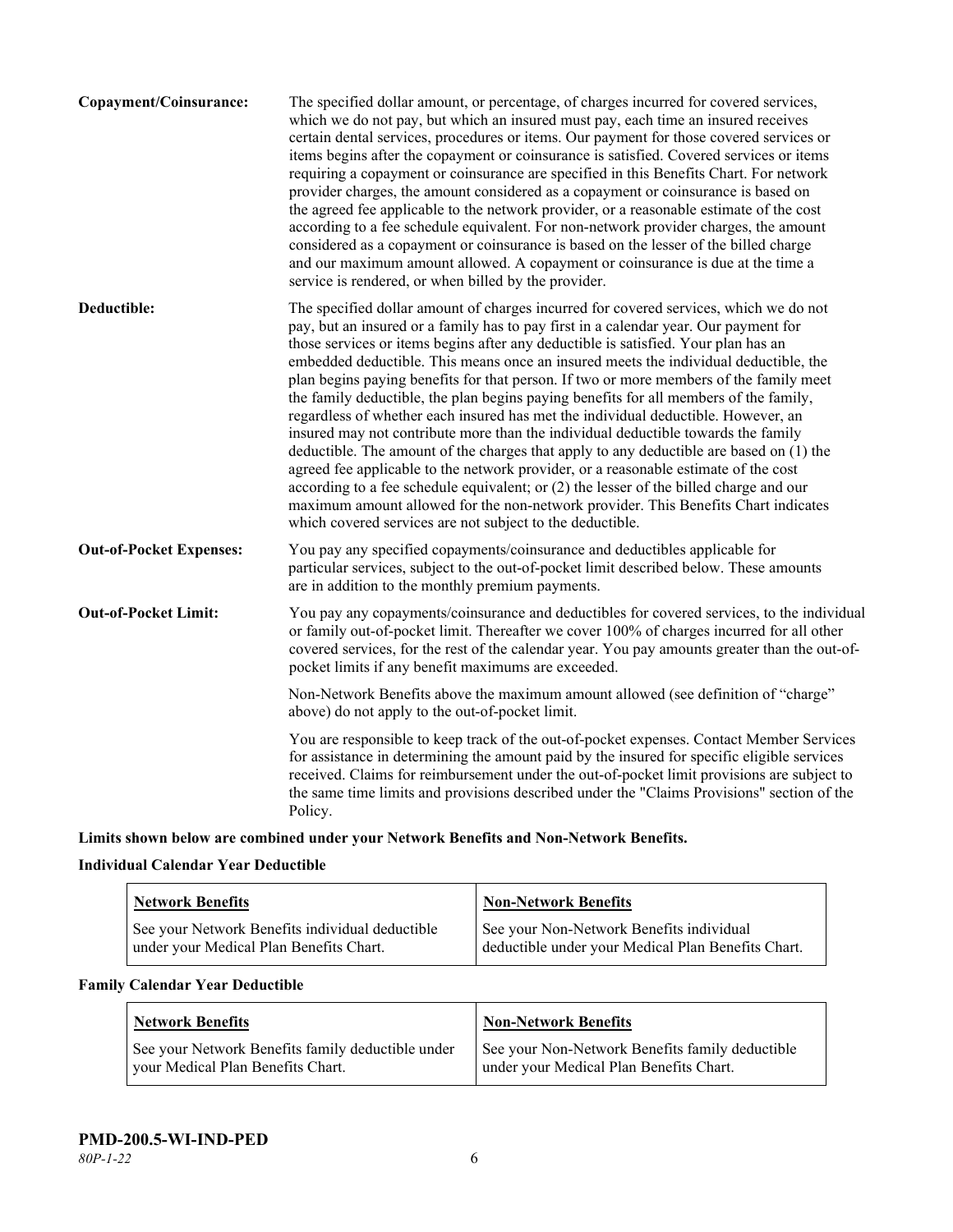Your Individual and Family deductible amounts may be indexed to allow for deductible amount changes under federal rules.

#### **Individual Calendar Year Out-of-Pocket Limit**

| Network Benefits                              | <b>Non-Network Benefits</b>                 |
|-----------------------------------------------|---------------------------------------------|
| See your Network Benefits individual out-of-  | See your Non-Network Benefits individual    |
| pocket limit under your Medical Plan Benefits | out-of-pocket limit under your Medical Plan |
| Chart.                                        | Benefits Chart.                             |

#### **Family Calendar Year Out-of-Pocket Limit**

| <b>Network Benefits</b>                       | <b>Non-Network Benefits</b>                   |
|-----------------------------------------------|-----------------------------------------------|
| See your Network Benefits family out-of-      | See your Non-Network Benefits family out-of-  |
| pocket limit under your Medical Plan Benefits | pocket limit under your Medical Plan Benefits |
| Chart.                                        | Chart.                                        |

# **PREVENTIVE AND DIAGNOSTIC SERVICES**

#### **Covered Services:**

We cover the following preventive and diagnostic services, with certain limitations which are listed below.

- **Routine dental care examinations for new and existing patients** limited to twice each calendar year.
- **Dental cleaning (prophylaxis or periodontal maintenance cleaning)** limited to twice each calendar year.
- **Professionally applied topical fluoride (other than silver diamine fluoride)** limited to twice each calendar year.
- **Silver diamine fluoride** limited to twice per tooth each calendar year.
- **Pit and Fissure sealant application and preventive resin restoration** limited to one application per tooth per 36 month period, for unrestored permanent molars.
- **Bitewing x-rays** limited to twice each calendar year.
- **Full mouth or panoramic x-rays** limited to once every sixty months.
- **Other x-rays, except as provided in connection with orthodontic diagnostic procedures and treatment.**
- **Space maintainers (fixed or removable appliances designed to prevent adjacent and opposing teeth from moving)** for lost primary teeth.
- **Evaluations that are not routine and periodic, including: problem-focused evaluations (either limited or detailed and extensive), periodontal evaluations, and evaluations for insureds under the age of 3 which include counseling with the primary caregiver.**
- **Screening or assessments of a patient** limited to twice each calendar year.

| <b>Network Benefits</b>      | <b>Non-Network Benefits</b>  |
|------------------------------|------------------------------|
| 80% of the charges incurred. | 80% of the charges incurred. |

#### **Not Covered:**

- Diagnostic testing that is performed and billed as a separate procedure such as collection of microorganisms for culture, viral cultures, genetic testing for susceptibility or oral disease and caries susceptibility tests. This includes all oral pathology and laboratory testing charges.
- Additional charges for office visits that occur after regularly scheduled hours, office visits for observation, missed appointments or appointments cancelled on short notice.
- Cone beam CT capture and interpretation.
- Oral hygiene instruction.
- Removal of fixed space maintainers.
- Hospital, home and extended care facility visits by dental providers.
- Maxillofacial MRI, maxillofacial ultrasound and sialoendoscopy capture and interpretation.
- Post processing of image or image sets.
- Caries risk assessment and documentation.

# **PMD-200.5-WI-IND-PED**

*80P-1-22* 7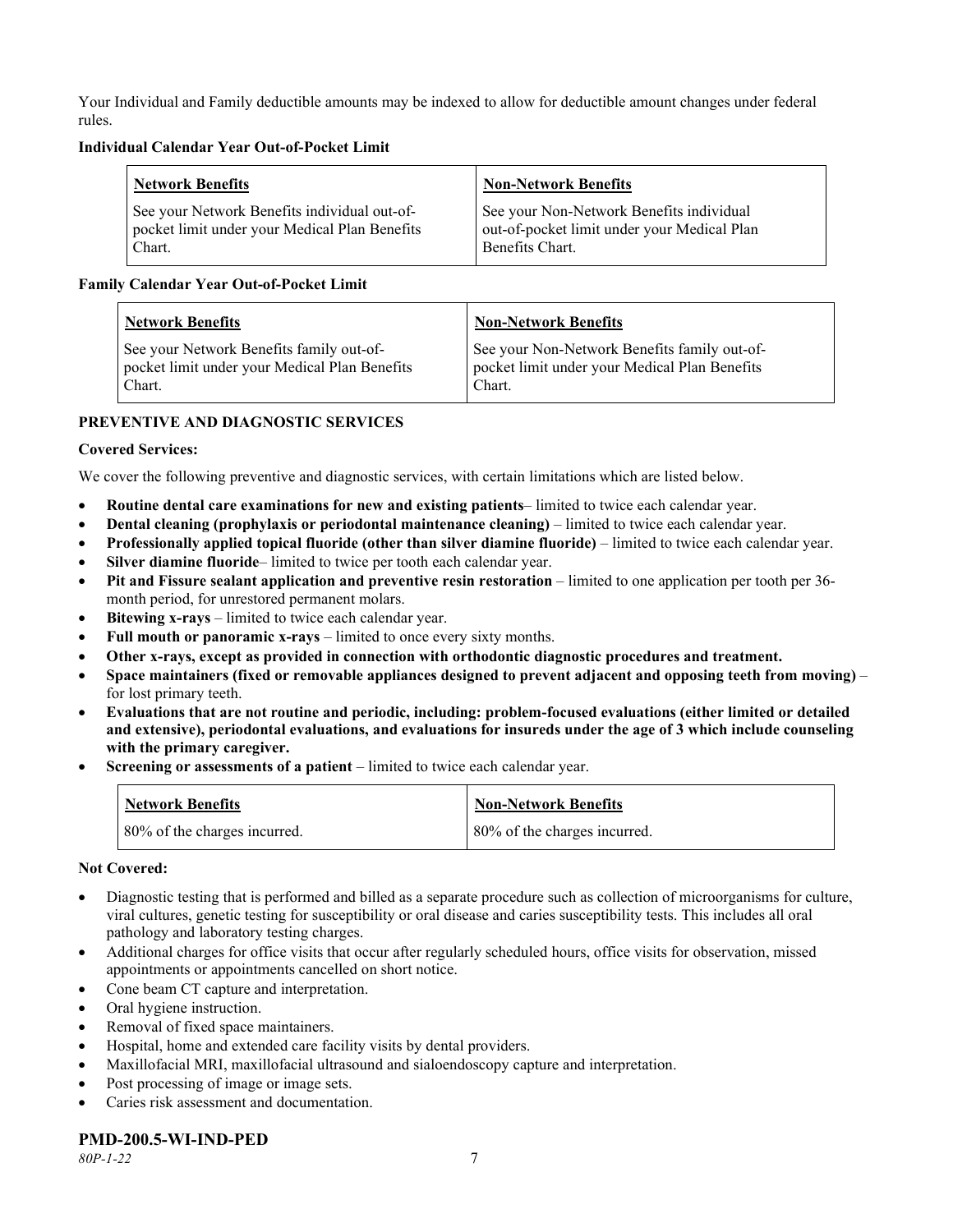- Charges for unspecified procedures.
- See "Services Not Covered" in item 3. of this Amendment.

#### **BASIC SERVICES**

#### **Covered Services:**

We cover the following services:

- **Consultations.**
- **Emergency treatment for relief of pain.**
- **Regular restorative services (fillings) other than posterior composites.** Restorations using customary restorative materials and stainless steel crowns are covered, when dentally necessary due to loss of tooth structure as a result of tooth decay or fracture.
- **Regular restorative services (fillings) - posterior composites (white fillings on bicuspids and molars).** Restorations using customary restorative materials and preventive resin restorations are covered, when dentally necessary due to loss of tooth structure as a result of tooth decay or fracture.
- **Oral Surgery – surgical and non-surgical extraction for the restoration of dental function.** Services include, but are not limited to, removal of impacted teeth, incision or drainage of abscesses and removal of exostosis. General anesthesia or intravenous sedation is covered, when dentally necessary, when provided by the attending dentist in a dental office setting and required to perform a covered dental procedure.
- **Periodontics (Gum Disease)** limited to once every 24 months for non-surgical treatment and once every 36 months for surgical treatment.
- **Endodontics.**

| <b>Network Benefits</b>      | <b>Non-Network Benefits</b>  |
|------------------------------|------------------------------|
| 80% of the charges incurred. | 50% of the charges incurred. |

#### **Limitations:**

• Collection and application of autologous blood concentrate product is limited to once every 36 months.

# **Not Covered:**

- Periodontal splinting.
- Orthognathic surgery (surgery to reposition the jaws).
- Harvest of bone for use in autogenous grafting procedure.
- Charges for surgical procedures for isolation of a tooth with a rubber dam.
- Non-intravenous conscious sedation, and drugs to treat anxiety or pain.
- Charges for endodontic endosseous implants.
- Charges for intentional reimplantation (including necessary splinting).
- Charges for canal preparation and fitting of preformed dowel or post.
- Charges for temporary crowns for fractured teeth.
- Charges for surgical placement of a temporary anchorage device.
- Charges for autogenous or nonautogenous osseous, osteoperiosteal or cartilage graft of the mandible or maxilla.
- Charges for anatomical crown exposure.
- Charges for the placement of a restorative foundation for an indirect restoration.
- Charges for periradicular services and bone grafts or other material used in conjunction with periradicular surgery.
- Charges for unspecified procedures.
- See "Services Not Covered" in item 3. of this Amendment.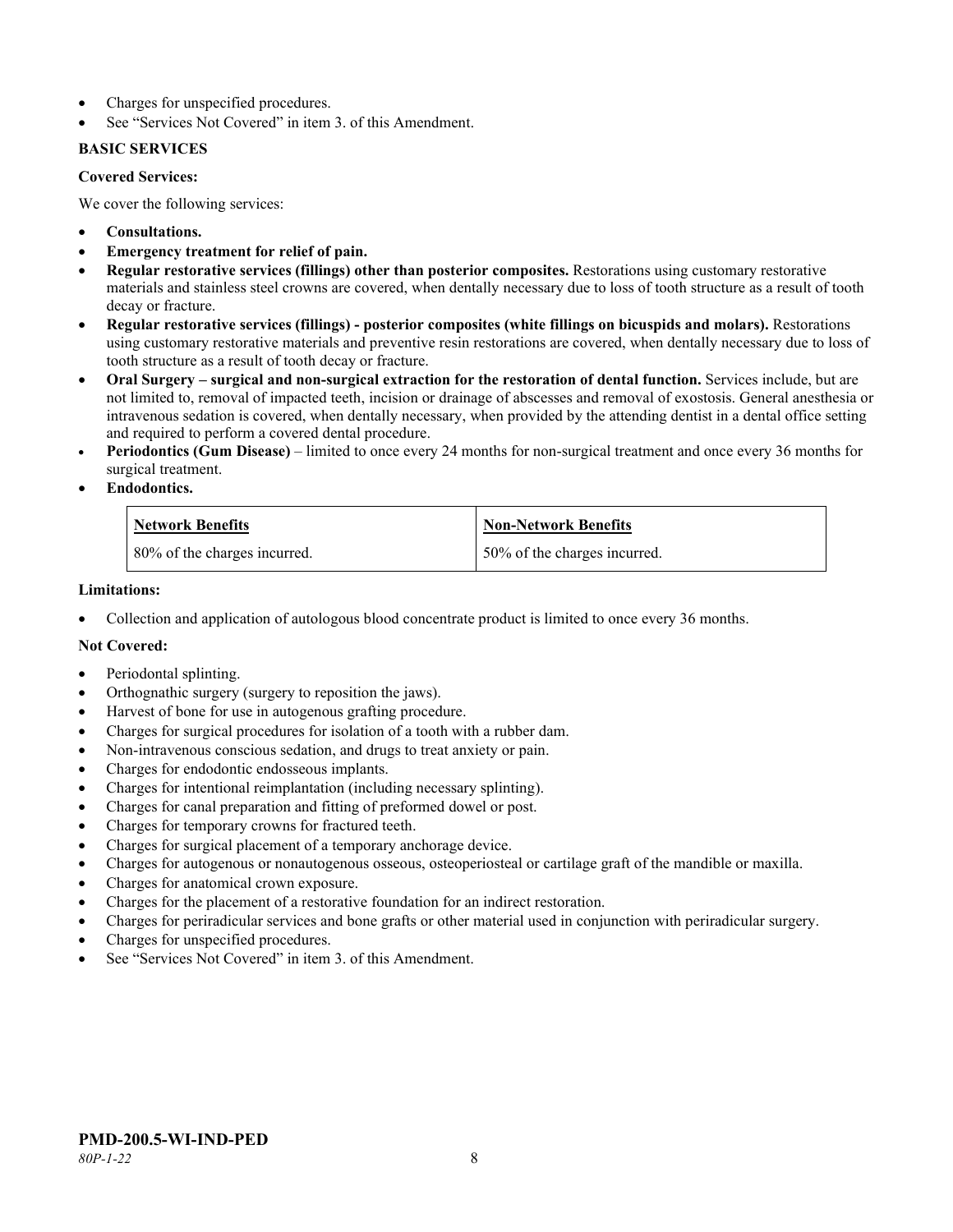#### **SPECIAL SERVICES**

#### **Covered Services:**

We cover the following services:

- **Special Restorative Care** extraorally fabricated or cast restorations (crowns, onlays) are covered when teeth cannot be restored with customary restorative material and when dentally necessary due to the loss of tooth structure as a result of tooth decay or fracture. If a tooth can be restored with a customary restorative material, but an onlay, crown, jacket, indirect composite or porcelain/ceramic restoration is selected, benefits will be calculated using the charge appropriate to the equivalent customary restorative material.
- **Repair or recementing of crowns, inlays and onlays.**

| <b>Network Benefits</b>      | Non-Network Benefits         |
|------------------------------|------------------------------|
| 80% of the charges incurred. | 50% of the charges incurred. |

**Limitations:**

• Benefit for the replacement of a crown or onlay will be provided only after a five year period measured from the date on which the procedure was last provided, whether under this Amendment or not.

#### **Not Covered:**

- Gold foil restorations.
- Onlays, veneers or partial crowns fabricated from extraorally cured composite resin or porcelain.
- Charges for unspecified procedures.
- See "Services Not Covered" in item 3. of this Amendment.

# **PROSTHETIC SERVICES**

#### **Covered Services:**

We cover the following services:

- **Bridges** initial installation of fixed bridgework to replace missing natural teeth, replacement of an existing fixed bridgework by a new bridgework, the addition of teeth to an existing bridgework, and repair or recementing of bridgework are covered. A given prosthetic appliance for the purpose of replacing an existing appliance will be provided when satisfactory evidence is presented that the new prosthetic appliance is required to replace one or more teeth extracted after the existing bridgework was installed.
- **Dentures** initial installation of full removable dentures to replace missing natural teeth and adjacent structures and adjustments during the six-month period following installation are covered. If a satisfactory result can be achieved through the utilization of standard procedures and materials but a personalized appliance is selected, or one which involves specialized techniques, the charges appropriate to the least costly appliance are covered. Replacement of an existing full removable denture by a new denture is covered. A given prosthetic appliance for the purpose of replacing an existing appliance will be provided when satisfactory evidence is presented that the new prosthetic appliance is required to replace one or more teeth extracted after the existing denture was installed. Repair of dentures, or relining or rebasing of dentures more than six months after installation of an initial or replacement denture are covered.
- **Partial Dentures** Surveyed crowns which are not restorative but which are dentally necessary to facilitate the placement of a removable partial denture are covered. Initial installation of partial removable dentures to replace missing natural teeth and adjacent structures and adjustments during the six-month period following installation are covered. If a satisfactory result can be achieved by a standard cast chrome or acrylic partial denture, but a more complicated design is selected, the charges appropriate to the least costly appliance are covered. Replacement of an existing partial denture by a new denture, or the addition of teeth to an existing partial removable denture is covered. A given prosthetic appliance for the purpose of replacing an existing appliance will be provided when satisfactory evidence is presented that the new prosthetic appliance is required to replace one or more teeth extracted after the existing denture was installed. Repair of dentures, or relining or rebasing of dentures more than six months after installation of an initial or replacement denture are covered.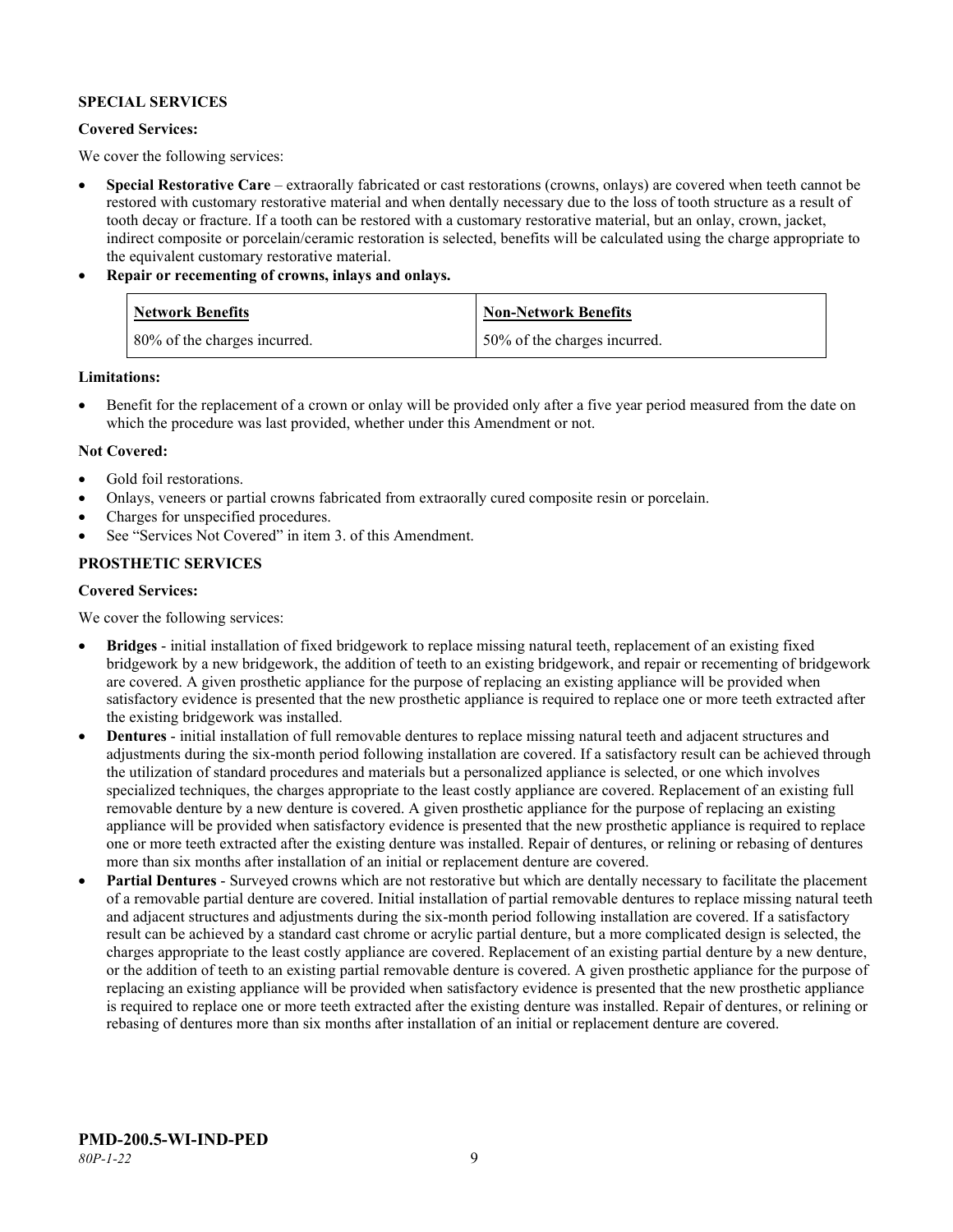- **Occlusal guards** occlusal guards for the treatment of bruxism are covered, including repair and relining of occlusal guards.
- **Tissue Conditioning.**

| <b>Network Benefits</b>      | Non-Network Benefits         |
|------------------------------|------------------------------|
| 80% of the charges incurred. | 50% of the charges incurred. |

#### **Limitations:**

- Benefit for replacement of a prosthetic appliance will be provided only (a) if the existing appliance cannot be made serviceable, and (b) after a 5 year period measured from the date on which it was installed, whether under this Amendment or not.
- Occlusal guards are limited to one every 12 months, for insureds age 13 or older.

#### **Not Covered:**

- Services for replacement of any missing, lost or stolen dental or implant-supported prosthesis.
- Services related to a prosthetic appliance which was installed or delivered more than 60 days after termination of coverage. Interim prostheses.
- Connector bars, stress breakers and precision attachments.
- Provisional pontics, crowns and retainer crowns.
- Copings.
- Charges for unspecified procedures.
- See "Services Not Covered" in item 3. of this Amendment.

# **DENTAL IMPLANT SERVICES**

#### **Covered Services:**

We cover, **if dentally necessary**:

- the surgical placement of an implant body to replace missing natural teeth;
- removal and replacement of an implant body that is not serviceable and cannot be repaired after a period of at least five years from the date that the implant body was initially placed;
- initial installation of implant-supported prosthesis (crowns, bridgework and dentures) to replace missing teeth;
- replacement of an existing implant-supported prosthesis by a new implant-supported prosthesis, or the addition of teeth to an existing implant-supported prosthesis. We will replace an existing implant-supported prosthesis when satisfactory evidence is presented that (a) the new implant-supported prosthesis is required to replace one or more teeth extracted after the existing implant-supported prosthesis was installed, or (b) the existing implant-supported prosthesis cannot be made serviceable;
- repair of implant-supported prosthesis;
- other related implant services.

**Decisions about dental necessity are made by HealthPartners Insurance Company's dental directors, or their designees. If the dental directors or their designees determine that a tooth or an arch can be restored with a standard prosthesis or restoration, no benefits will be allowed for the individual implant or implant procedure. For the second phase of treatment (the prosthodontics phase of placing the implant crown, bridge, denture or partial denture), we will base benefits on the least costly, professionally acceptable alternative treatment.**

| <b>Network Benefits</b>      | <b>Non-Network Benefits</b>  |
|------------------------------|------------------------------|
| 80% of the charges incurred. | 50% of the charges incurred. |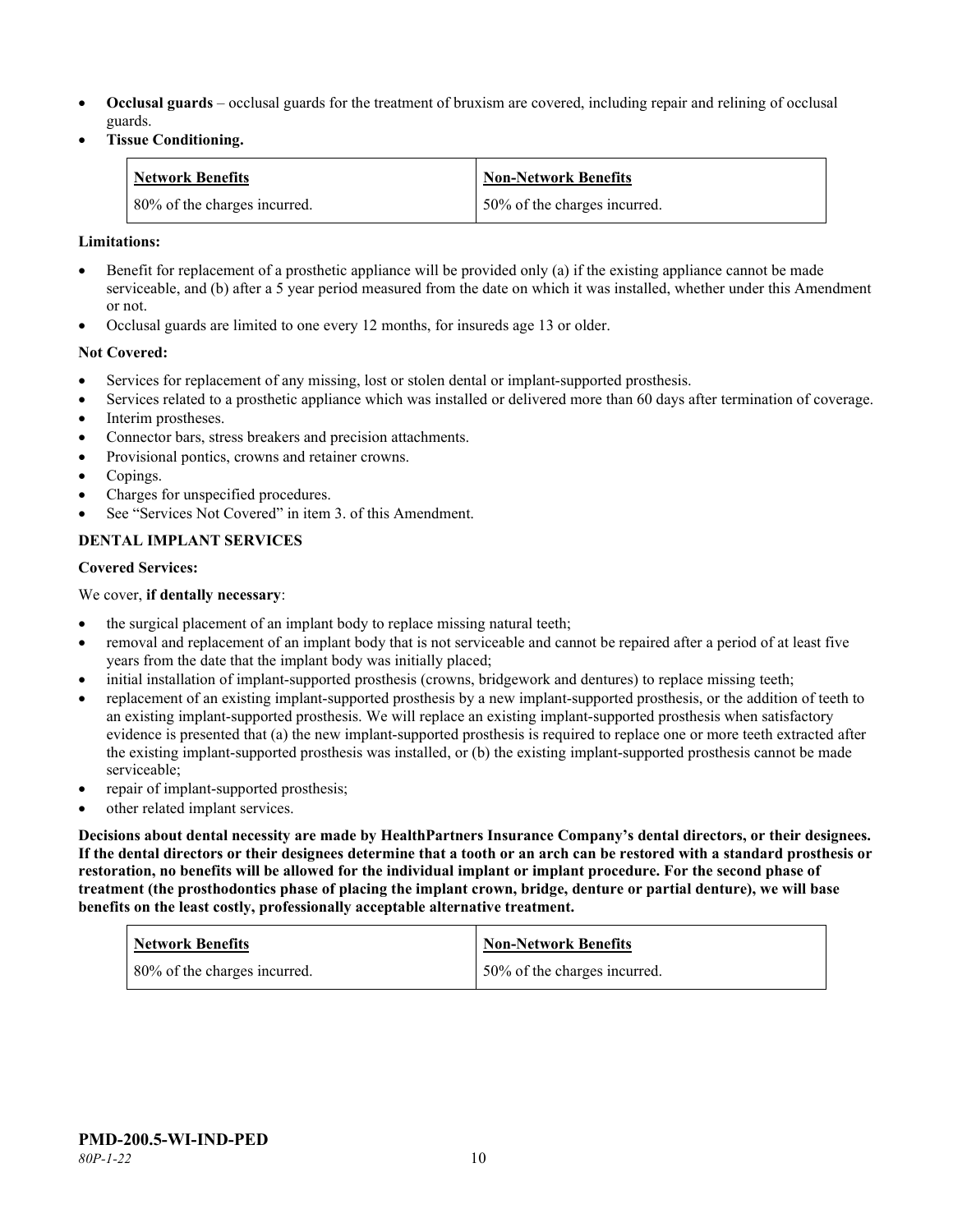# **Limitations:**

- Benefit for replacement of an existing implant-supported prosthesis that cannot be made serviceable will be provided only after a five year period measured from the date that the implant-supported prosthesis was initially placed, whether under this Amendment or not.
- Endosteal implants, surgical placement of an interim implant body, eposteal implants, transolsteal implants (including hardware), implant-supported complete or partial dentures, connecting bars, abutments, implant-supported crowns, and abutment supported retainers are limited to once every 5 years.
- Radiographic/surgical implant indexing is limited to once every 5 years.

#### **Not Covered:**

- Charges for interim abutments or custom abutments, including placement.
- Charges for unspecified procedures.
- See "Services Not Covered" in item 3, of this Amendment.

# **EMERGENCY DENTAL CARE SERVICES**

#### **Covered Services:**

We cover emergency dental care provided by network or non-network providers to the same extent as eligible dental services specified above and subject to the same deductibles, coinsurance and maximums.

| <b>Network Benefits</b>                                                                                                                                                             | <b>Non-Network Benefits</b>                                                       |
|-------------------------------------------------------------------------------------------------------------------------------------------------------------------------------------|-----------------------------------------------------------------------------------|
| Coverage level is the same as corresponding Network   Coverage level is the same as corresponding Non-<br>Benefits, depending on the type of service provided,<br>such as fillings. | Network Benefits, depending on the type of service<br>provided, such as fillings. |

#### **Not Covered:**

See "Services Not Covered" in item 3. of this Amendment.

#### **CLEFT LIP AND CLEFT PALATE SERVICES**

#### **Covered Services For Dependent Children:**

We cover dental services for treatment of cleft lip and cleft palate. Orthodontic treatment of cleft lip and cleft palate will be covered only if it meets the Covered Services criteria under "Orthodontic Services" below.

| <b>Network Benefits</b>                              | <b>Non-Network Benefits</b>                           |
|------------------------------------------------------|-------------------------------------------------------|
| Coverage level is the same as corresponding Network  | Coverage level is the same as corresponding Non-      |
| Benefits, depending on the type of service provided, | Network Benefits, depending on the type of service    |
| such as Basic Services, Special Services or          | provided, such as Basic Services, Special Services or |
| Orthodontic Services, if applicable.                 | Orthodontic Services, if applicable.                  |

#### **Limitations:**

• To the extent that these services are covered under the medical services, they are not covered as Pediatric Dental services.

#### **Not Covered:**

- Charges for unspecified procedures.
- See "Services Not Covered" in item 3. of this Amendment.